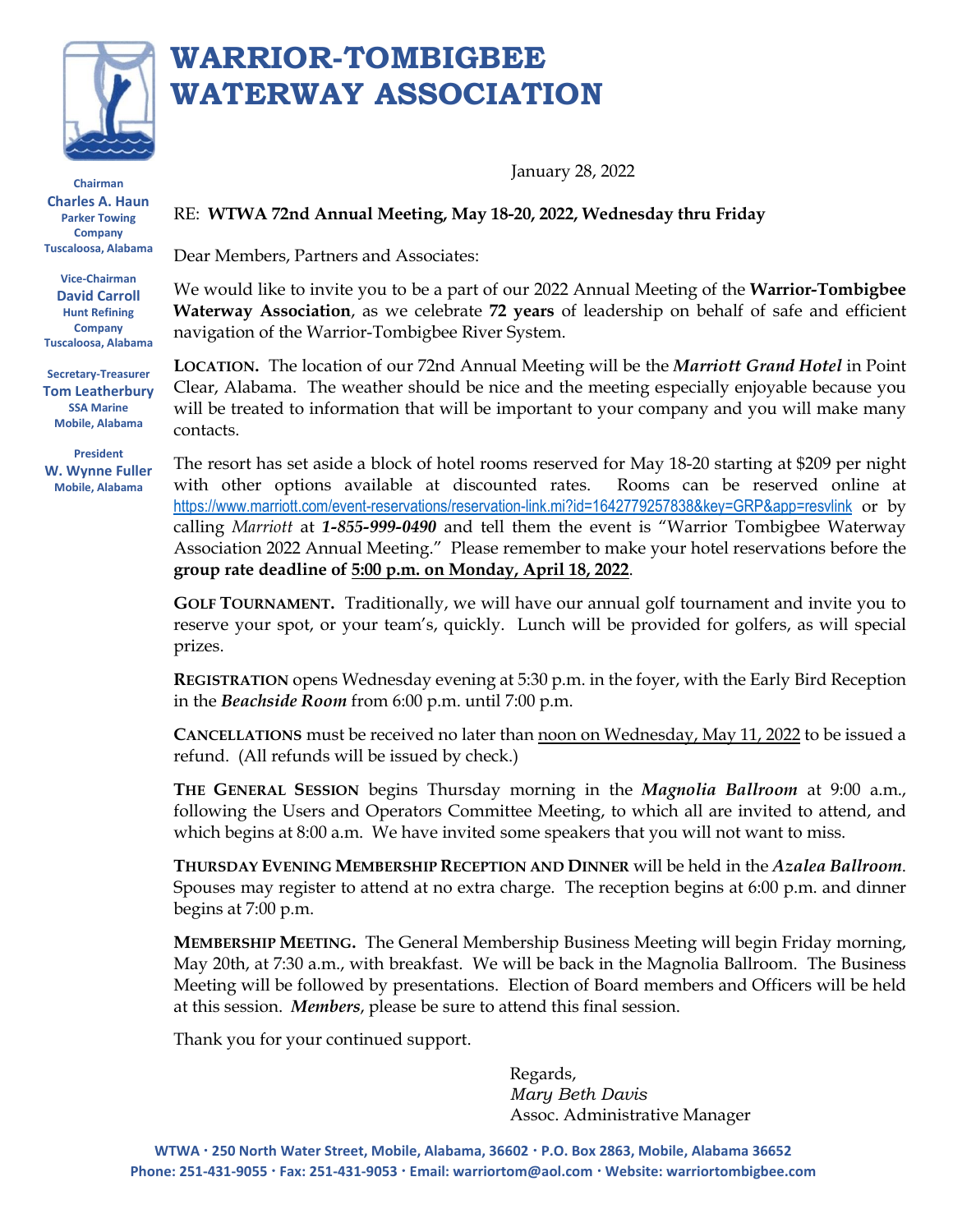

## **Warrior-Tombigbee Waterway Association** 72nd Annual Meeting Marriott Grand Hotel Point Clear, Alabama May 18-20, 2022 **Registration**

| Full Conference (Spouse Included)                      | \$489<br>$\mathcal{L}^{\text{max}}_{\text{max}}$ , and $\mathcal{L}^{\text{max}}_{\text{max}}$ |
|--------------------------------------------------------|------------------------------------------------------------------------------------------------|
| Non-Member Full Conference (Spouse Included)           | \$539                                                                                          |
| Thursday Day Sessions Only (Lunch Included)            | \$200<br><u> Tanzania (</u>                                                                    |
| Non-Member Thursday Day Sessions Only (Lunch Included) | \$250<br><u> a shekara t</u>                                                                   |
| Thursday Evening Only (Spouse Included)                | \$329                                                                                          |
| Non-Member Thursday Evening Only (Spouse Included)     | \$379<br><u>and the state</u>                                                                  |
| Golf (Lunch Included for Golfers)                      | \$110                                                                                          |
| Tabletop Exhibit                                       | \$55                                                                                           |
|                                                        | <b>Total Amount Due:</b>                                                                       |

Payment method:

\_\_\_ Check enclosed. Check # \_\_\_\_\_\_\_\_\_\_\_

\_\_\_ Please invoice me to pay by check.

\_\_\_ Please invoice me to pay by credit card (4% fee).

The *Marriott Grand Hotel* has a block of rooms reserved for May 18-20 starting at \$209 per night. For reservations, go online to <https://www.marriott.com/event-reservations/reservation-link.mi?id=1642779257838&key=GRP&app=resvlink> or call *Marriott* at *1-855-999-0490* and mention our event, "Warrior Tombigbee Waterway Association 2022 Annual Meeting."